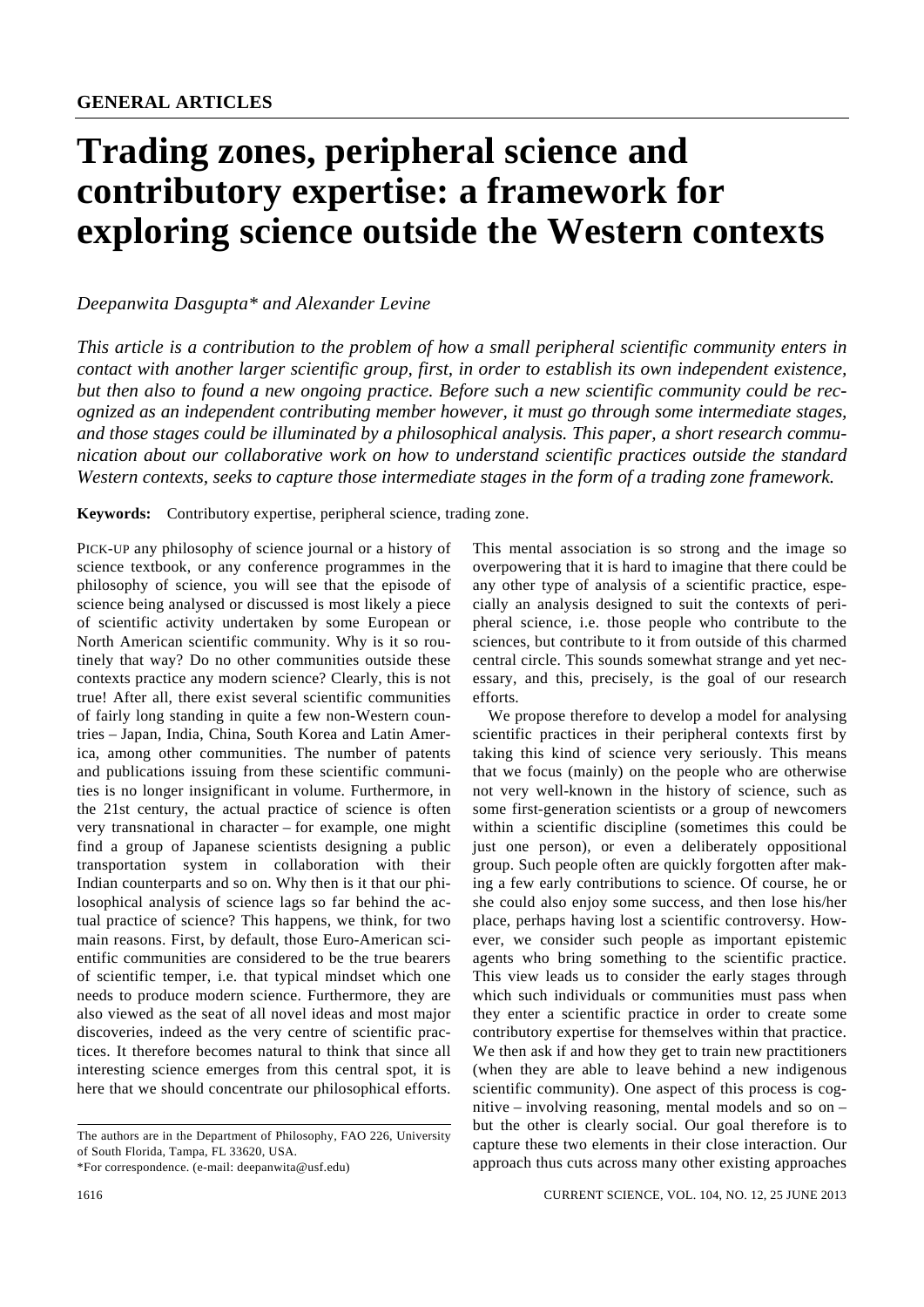in understanding science, e.g. sociology of scientific knowledge (SSK), social epistemology, cultural and cognitive studies of science and so on. As no other analysis of science is currently designed to think about science's peripheral contexts, but since all approaches could give us some useful tools in developing an account of such a science, we select our tools from many diverse contexts.

 We begin by asking the following types of questions: (1) What is peripheral science? What is a peripheral scientific community? In what contexts do we encounter them? (2) What makes a scientific community peripheral? Is it because of some asymmetry that is purely cultural or social, or is it – as we prefer to call it – epistemic asymmetry? (see note 1). (3) How does a peripheral scientific community enter in interaction with another established community – what goals does it seek during that process, how does it choose its research problems (keeping those goals in mind), how does it develop a concrete research programme, produce a research outcome, and so on.

 It is here that we introduce the notion of the trading zone as our main overarching theoretical framework, which we think can show how scientific knowledge could be made in the contexts of peripheral interactions. The notion of a trading zone was first formulated by Peter Galison<sup>1</sup> to deal with the problem of incommensurability between two scientific paradigms. A trading zone, originally a concept borrowed from anthropology, shows us how two groups or tribes could begin an interaction in the midst of their otherwise very deep differences. Such trades can often scale up to optimal outcomes. Ever since Galison's work, this notion has taken on a life of its own, explaining, among other things, how science acquires new members from diverse social and cultural contexts, and how it responds (appropriately) to the concerns and the needs of the wider community. Following Galison, Collins and Evans<sup>2,3</sup> have labelled these two problems as the problem of extension and the problem of legitimacy. We find their insights and approach to be analogous in spirit with our own interest in peripheral science, and thus, it is with the help of their revised notion of a trading zone that we set up our own theoretical framework (see note 2). Collins and Evans, and later Michael Gorman<sup>4</sup>, call this revised notion the study of experiences and expertise (SEE). SEE is a way of thinking about how unusual, even non-egalitarian, collaborations could begin in the domain of scientific and technological expertise, and how such interactions could (eventually) create the outcomes of introducing new people or new groups into the practice. Peripheral science, we claim, is the case of another such extension of SEE.

 Put briefly, SEE looks at scientific practices by noting the dynamics among different groups when they enter a new trading zone, and how each group interacts with the others in multiply different ways, sharing their expertise. Indeed, trading zones are those places where a member of a scientific community displays his or her contributory

expertise<sup>3</sup>, and it is here that a newcomer acquires his or her first track record of contributory expertise in the practice of science. This allows the newcomer to form his or her (first) connections with a more dominant community (see note 3). Trading zones are therefore those places where a new research interface first emerges between two unequal communities, finally creating an epistemic loop between them.

 Trading zones could go through different stages – they can begin from an early adversarial stage and then scale up to a more egalitarian stage. They can also flip backwards into the original adversarial first stage, or go to a more collaborative third stage where people and their skills are traded fluently, giving rise to shared mental models and (some) shared goals. A trading zone is therefore a dynamic system, always in a state of growth or decay, and it provides the training ground for a new practitioner who needs to gain his or her first round of contributory expertise in science. Naturally, such agents seek to reiterate this process, and if those reiterations are successful, then the new entrants gain their first foothold within the existing practices of science. The SEE approach therefore shows us how a newcomer can turn himself or herself into a contributing member of a scientific practice, creating new outcomes via collaborations with another established community. This process eventually leads to the building of an indigenous scientific community, especially when the newcomers have been able to complete several such cycles of iteration. The efforts of a particular peripheral scientist are often crucial to begin such a cycle, and historically most peripheral scientific interactions have been initiated from the peripheral side (see note 4). The story of peripheral science is often that of some risk-taking mavericks – usually a small group – and how they end up creating a new research interface with another, more established, scientific community, and how by this process they start a new community at home. Once this zone is formed, the peripheral practitioners have the task of keeping it alive by repeated iterations of the epistemic loop that they have just established between the two groups. This entire dynamics could be represented as shown in Table 1.

 The consideration of the internal dynamics of trading zones in the peripheral contexts of science allows us to ask questions of the following form.

 What are the cognitive and the social mechanisms that allow a peripheral practitioner to produce a piece of normal science? To produce a piece of normal science, the initial stages of lay expertise must develop into a fullfledged, contributory expertise and this transition the peripheral practitioner must achieve often on his or her own, being very meagrely supported by an already existing tradition of scientific expertise. Clearly, this is an uphill task. Furthermore, he or she must develop links with another established scientific community, which, most likely, already has its own trust-network. Such networks give the established community its reliability, speed and power<sup>5</sup>.